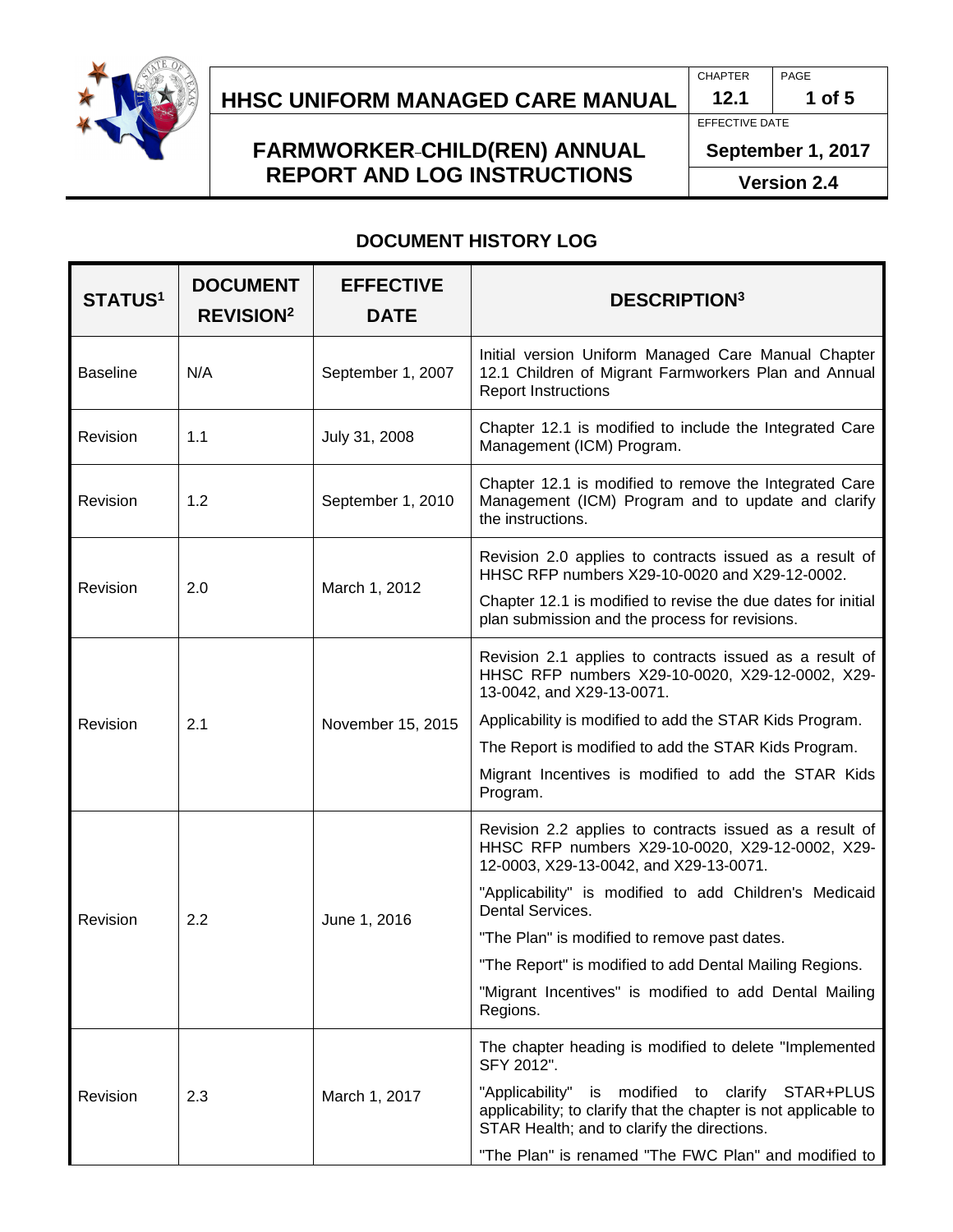

# **HHSC Uniform Managed Care MANUAL HHSC UNIFORM MANAGED CARE MANUAL 12.1 2 of 5**

### **FARMWORKER CHILD(REN) ANNUAL REPORT AND LOG INSTRUCTIONS**

CHAPTER PAGE

EFFECTIVE DATE

**September 1, 2017**

**Version 2.4**

#### **DOCUMENT HISTORY LOG**

| <b>STATUS<sup>1</sup></b> | <b>DOCUMENT</b><br><b>REVISION<sup>2</sup></b> | <b>EFFECTIVE</b><br><b>DATE</b> | <b>DESCRIPTION3</b>                                                                                                                                                             |
|---------------------------|------------------------------------------------|---------------------------------|---------------------------------------------------------------------------------------------------------------------------------------------------------------------------------|
|                           |                                                |                                 | clarify the submission requirements and to add a naming<br>convention.                                                                                                          |
|                           |                                                |                                 | "The Report" is renamed "The FWC Annual Report" and<br>modified to clarify the submission requirements and to<br>add a naming convention.                                       |
|                           |                                                |                                 | "Migrant Incentives" is renamed "Migrant Incentives<br>Supporting Documentation Log (Log)"<br>and<br>the<br>submission requirements are clarified.                              |
| Revision                  | 2.4                                            | September 1, 2017               | Revision 2.4 applies to contracts issued as a result of<br>HHSC RFP numbers X29-12-0002, X29-12-0003, and<br>X29-13-0071.                                                       |
|                           |                                                |                                 | Chapter title is changed from "Children of Migrant<br>Farmworkers Plan and Annual Report Instructions" to "<br>Farmworker Child(ren) Annual Report<br>and Log<br>Instructions". |
|                           |                                                |                                 | References to Dental plans and dental contractor are<br>removed to be consistent with the current definition of<br>MCO applicable to this chapter.                              |
|                           |                                                |                                 | "Applicability" is modified to remove STAR+PLUS and to<br>remove the reference to the Annual Plan.                                                                              |
|                           |                                                |                                 | "The FWC Plan" is removed in its entirety.                                                                                                                                      |
|                           |                                                |                                 | "The FWC Annual Report" is modified to clarify<br>submission requirements.                                                                                                      |
|                           |                                                |                                 | "Migrant Incentives Supporting Documentation<br>Log<br>(Log)" is deleted in its entirety.                                                                                       |
|                           |                                                |                                 | "FWC Annual Report Log (FWC Log)" is added.                                                                                                                                     |
|                           |                                                |                                 |                                                                                                                                                                                 |
|                           |                                                |                                 | <sup>1</sup> Status should be represented as "Baseline" for initial issuances "Revision" for changes to the Baseline version, and "Cancellation" for                            |

 Status should be represented as "Baseline" for initial issuances, "Revision" for changes to the Baseline version, and "Cancellation" for withdrawn versions

<sup>2</sup> Revisions should be numbered according to the version of the issuance and sequential numbering of the revision—e.g., "1.2" refers to the first version of the document and the second revision.

<sup>3</sup> Brief description of the changes to the document made in the revision.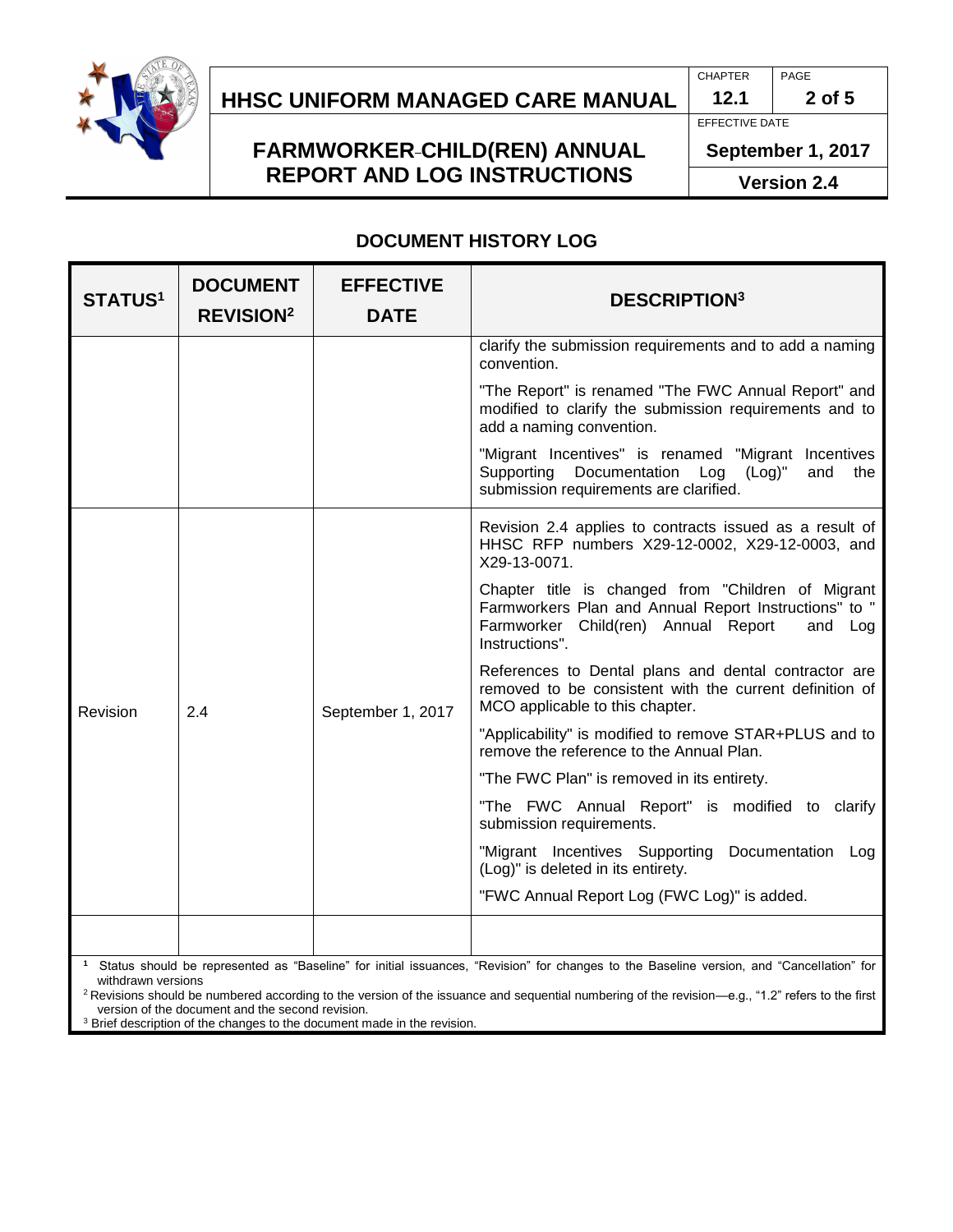

**HHSC Uniform Managed Care MANUAL HHSC UNIFORM MANAGED CARE MANUAL 12.1 3 of 5**

## **FARMWORKER CHILD(REN) ANNUAL REPORT AND LOG INSTRUCTIONS**

CHAPTER PAGE

EFFECTIVE DATE

**September 1, 2017 Version 2.4**

## **HHSC Medicaid Managed Care Organizations**

### **Instructions and Requirements for the**

## **Farmworker Child(ren) Annual Report and Log**

### **Applicability of Chapter 12.1**

This chapter applies to Managed Care Organizations (MCOs) participating in the STAR Program, STAR Kids Program, and Children's Medicaid Dental Services. This chapter is not applicable to STAR Health or STAR+PLUS.

Applicability Modified by Versions 1.1, 1.2, 2.0, 2.1, 2.3, and 2.4

For purposes of this Chapter, the term "MCO" includes health maintenance organizations (HMOs), Dental Contractors, exclusive provider organizations (EPOs), insurers, and any other entities licensed or approved by the Texas Department of Insurance (TDI).

Templates for the Farmworker Child(ren) (FWC) Annual Report and Log are included in Chapter 12 of the Uniform Managed Care Manual (UMCM). HHSC may impose contractual remedies against any MCO that fails to provide these Deliverables in a timely or complete manner or in the format specified by HHSC.

The FWC Plan Modified by Versions 1.2, 2.0, and 2.3 and deleted in its entirety by Version 2.4

The FWC Annual Report Modified by Versions 2.3 and 2.4

**The Farmworker Child(ren) Annual Report**

Each year, the MCO must submit a FWC Annual Report to the Health and Human Services Commission (HHSC) for each managed care program (STAR, STAR Kids, Children's Medicaid Dental Services) for which the MCO provides services. The MCO must use the template provided in Chapter 12 of the UMCM.

Each FWC Annual Report is due by September 15<sup>th</sup> each year and will include information about the prior State Fiscal Year (SFY) activity. If September 15<sup>th</sup> falls on a Saturday or Sunday, the FWC Annual Report will be due the next Business Day.

The MCO must use the following naming convention for the FWC Annual Report 12\_3XXXYYPP:

- "12\_3" = UMCM chapter of FWC Annual Report template
- " $XXX"$  = the MCO's alpha abbreviation code
- " $YY"$  = the last two digits of the SFY the reporting year
- 
- " $PP"$  = The MCO must indicate whether the FWC Annual Report is for Dental (DN), STAR (ST), or STAR Kids (SK)

**Migrant** Incentives Documentation Log Added by Version 1.2 and modified by Versions 2.1 and 2.3 and deleted in its entirety by Version 2.4

## **Farmworker Child(ren) Annual Report Log**

Each MCO must also submit one Farmworker Child(ren) Annual Report Log (FWC Log) for each FWC Annual Report using the template provided in Chapter 12 of the UMCM.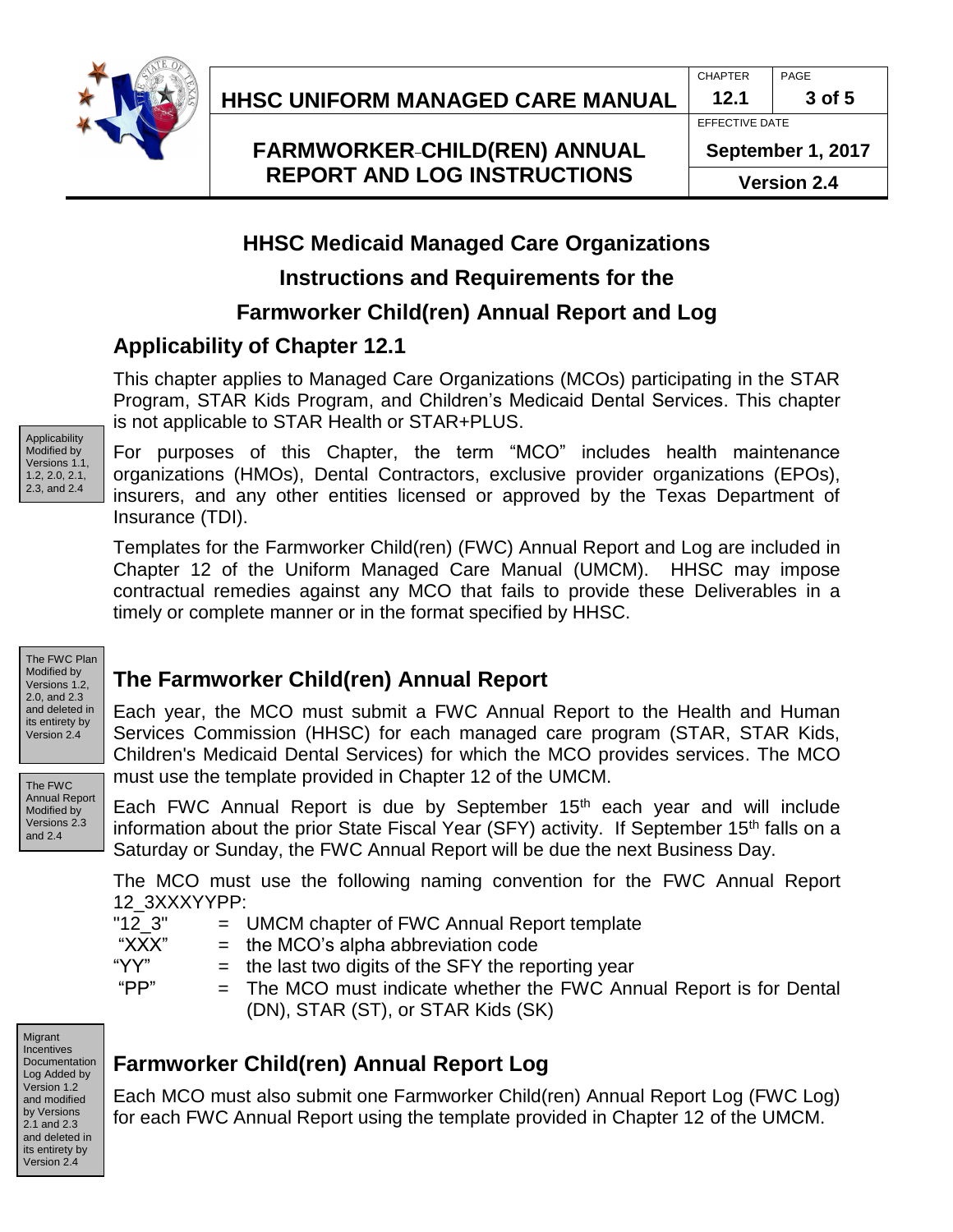

# **HHSC Uniform Managed Care MANUAL HHSC UNIFORM MANAGED CARE MANUAL 12.1 4 of 5**

### **FARMWORKER CHILD(REN) ANNUAL REPORT AND LOG INSTRUCTIONS**

CHAPTER PAGE

EFFECTIVE DATE

**September 1, 2017**

**Version 2.4**

The FWC Log requires the MCO to provide a list of collaborative efforts with community and statewide organizations, and a list of methods to identify FWC described in the FWC Annual Report. The FWC Log is due by September  $15<sup>th</sup>$  each year and will include information about the prior SFY activity. If September 15<sup>th</sup> falls on a Saturday or Sunday, the FWC Log will be due the next Business Day.

FWC Annual Report Log (Log) Added by Version 2.4

The MCO must use the following naming convention for the FWC Log 12\_25XXXYYPP:

"12\_25" = UMCM chapter of Migrant Incentives Supporting Documentation Log

" $\overline{XXX}$ " = the MCO's alpha abbreviation code

" $YY"$  = the last two digits of the SFY for the FWC Log reporting year

"PP" = the MCO must indicate whether the FWC Log is for Dental (DN), STAR (ST), or STAR Kids (SK).

The FWC Log contains two sections (Part 1 and Part 2). Part 1 is for listing collaborative efforts with migrant organizations. Part 2 is for listing methods to identify FWC. The FWC Log will be used as the basis for the Migrant Incentive Process described in Chapter 12.16 of the UMCM.

MCOs must complete each tab in Part 1 of the FWC Log for each of the top 20 organizations. MCO may include more than 20 organizations with which it has collaborative efforts, but only the top 20 organizations listed will be considered for incentives (see Chapter 12.16 of the UMCM for additional information on scoring).

The name of the organization must be clearly identified at the top of each tab. The date, contact name for the organization, and contact's phone number must be listed. The activity type refers to UMCM 12.16 Part 1 of the FWC Log, such as contacting an organization by phone, doing a site visit, and attending health fairs. Select from the drop-down list on type of activity in the activity type section. The comments/results column must briefly explain what occurred during the collaborative effort. If an MCO submitted agreements or any other materials for the activity, it must include a "Y" in this column. If not, then it must include an "N" in this column.

For Part 2 of the FWC Log, MCOs must include an "X" for each month during which an outreach activity was performed during the SFY. The numbers of each activity listed at the top of the document represents each activity as listed on UMCM 12.16 Part 2

A summary of the entries for Part 1 and Part 2 is found in the "For Office use only" section of the FWC Log. MCOs must not enter data on the "For Office use only" tab. This tab contains calculations based on entry of information in Part 1 and Part 2 and is used for determining incentives and disincentives.

Documentation to support content of the FWC Log and the FWC Annual Report must be provided within 5 Business Days of a request from HHSC. HHSC may use the supporting documentation during quality review and program monitoring activities to verify accuracy of the FWC Annual Report and FWC Log.